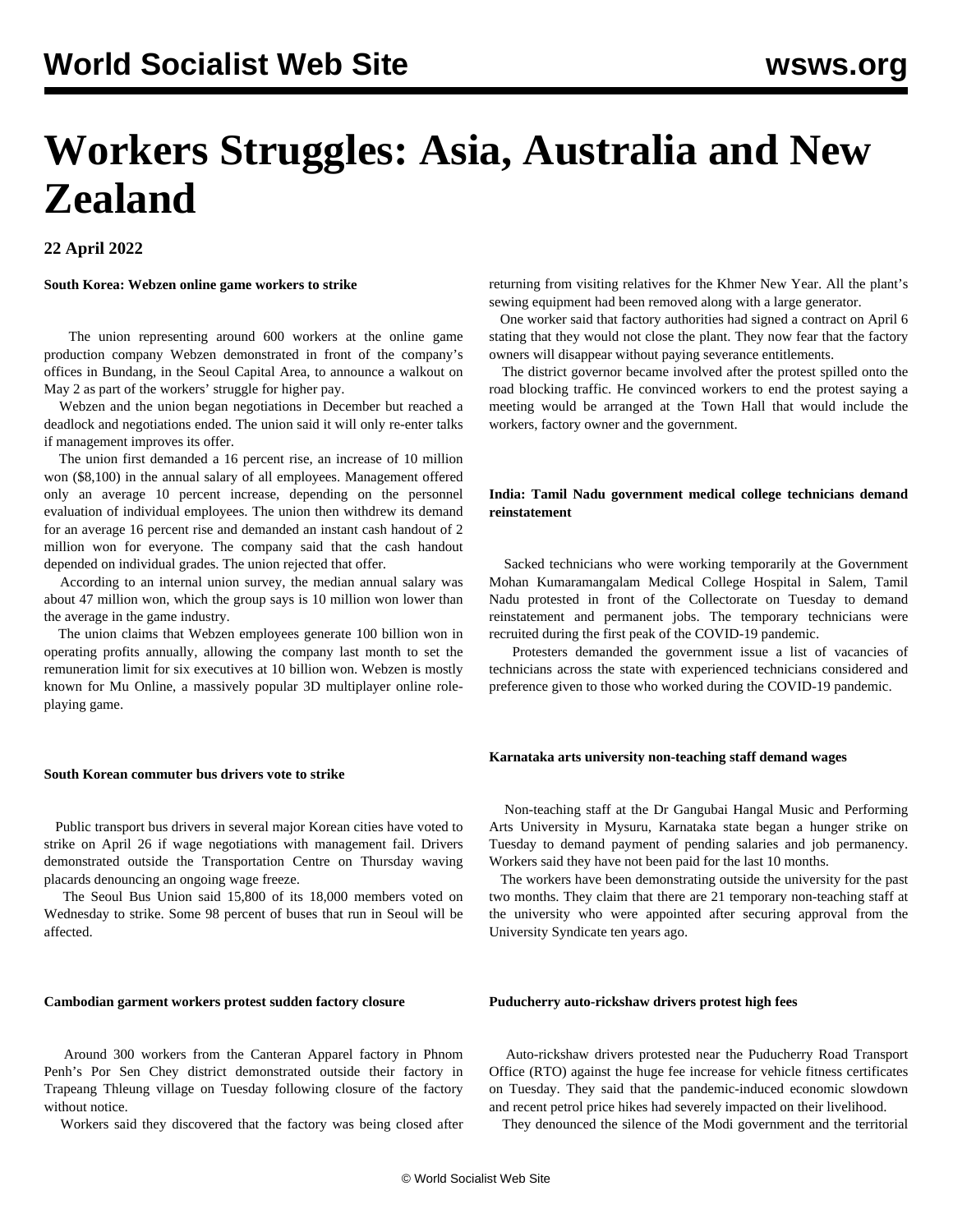administration about the recent increases in petrol prices. They complained that the Puducherry government had failed to constitute a welfare board for auto-rickshaw drivers.

#### **Kerala water utility workers demand a wage increase**

 Kerala Water Authority (KWA) workers began a five-day protest and demonstrated outside the Secretariat in Thiruvananthapuram on April 18 to demand a pay rise. The Kerala Water Authority Employees Union claimed workers have been denied their rights and allowances. Workers have accused Secretariat officials of "playing spoilsport" in delaying implementation of the pay revision for KWA employees.

# **Tamil Nadu refuse collection workers in Salem protest against corruption**

 Conservancy (refuse collection) workers protested outside the Salem City Municipal Corporation office on Monday to demand payment of outstanding salaries and for action to be taken against corrupt sanitary officials. The workers said they had not been paid for two months.

 Workers alleged that sanitary inspectors and supervisors were demanding job retention bribes or not to transferring them to different wards. They also claimed that only a few workers were being deployed to the Kondalampatti and Hasthampatti zone ward, while the work required 25 to 30 workers twice a day.

 Conservancy workers also allege that sanitary officials were demanding bribes of 5,000 rupees (\$US65) to 10,000-rupees, as well as payment for issuing birth and death certificates and to forge attendance records.

#### **Childcare workers in Delhi protest for higher wages**

 Delhi State Anganwadi Workers and Helpers Union members demonstrated and surrounded the Women and Child Development (WCD) Department office in Delhi on April 18 demanding the release of pending honorarium and on time payment. WCD officials met with workers' representatives and assured payment of arrears within a week.

 The anganwadi (childcare) workers also alleged that the central and state governments were dismissing workers for their involvement in their indefinite strike for higher pay which began on January 31.

 The workers ended that strike, which involved thousands of workers, on March 14, after the government imposed its anti-strike Essential Services Maintenance Act. Over 1,000 workers were terminated during the strike.

 There are about 10,700 anganwadi centres and 20,000 anganwadi workers and helpers in Delhi. The current monthly honorarium for anganwadi workers and helpers is 9,678 rupees (\$US128) and 4,839 rupees respectively, apart from minor incentive payments for selected programmes. Strikers were demanding a monthly wage of 25,000 rupees (\$US330) for anganwadi workers and 20,000 rupees for helpers.

 Teachers protested on April 14 in various districts across Gujarat, including Panchmahals, Chhota Udepur, Vadodara, and Narmada, to demand reinstatement of the Old Pension Scheme (OPS) which was withdrawn in December 2003. Teachers submitted a memorandum to members of parliament in their respective constituencies.

 The teachers have threatened more protests if the OPS is not restored. The old scheme did not require a 10 percent contribution from employees' salaries. Under the new scheme families do not receive any benefits in the event of an untimely death by a teacher.

# **Pakistan: Islamabad bank workers protest extension of working hours**

 Workers from government banks in Islamabad protested in the city on April 8 to demand a return to traditional business hours. On the orders of Pakistan's incoming federal government, the State Bank of Pakistan directed its branches to observe a six-day working week with extended opening hours. Saturday, which was formerly a holiday, is now a working day and branches must open at 8 a.m.

 The new policy is a signal to investors and international lenders, especially the International Monetary Fund, of the government's willingness to further attack working conditions and intensify exploitation.

#### **Bangladeshi garment workers protest pay cut**

 Fifty-nine Bangladeshi garment workers from the Yong Jin International factory in Ashulia protested on April 16 to demand an end to a 50 percent pay cut and for payment of lost wages.

 The factory authorities justified the cut saying that workers had ignored a directive to not wear the hijab or burqa during work on safety grounds. This was a directive that factory authorities knew could not be observed.

 Monthly wages were reduced from 10,000 taka (\$US116) to 12,000 taka to just 5,000 to 6,000 taka. After discussions with the Chinese factory owner, he agreed to compensate for the reduced wages, as well as full payment of salaries and bonuses.

## **Bangladeshi garment workers demand unpaid wages and festival bonus**

 About 100 garment workers from several factories in Ashulia demonstrated on April 14 to demand pay in arrears, the basic festival bonus and their full salaries before April 20. Organised by the Bangladesh Revolutionary Garments Workers Federation, the workers formed a human chain in front of the Ashulia's Sreepur bus stand.

 The state minister for labour and employment had recently directed factory owners to pay the first 15 days' salary for April. Protesters said rising commodity prices meant they could not properly celebrate Ramadan.

#### **Gujarat teachers demand reinstatement of old pension scheme**

**Seven West Media lifts ten-week lockout at Western Australia print facility**